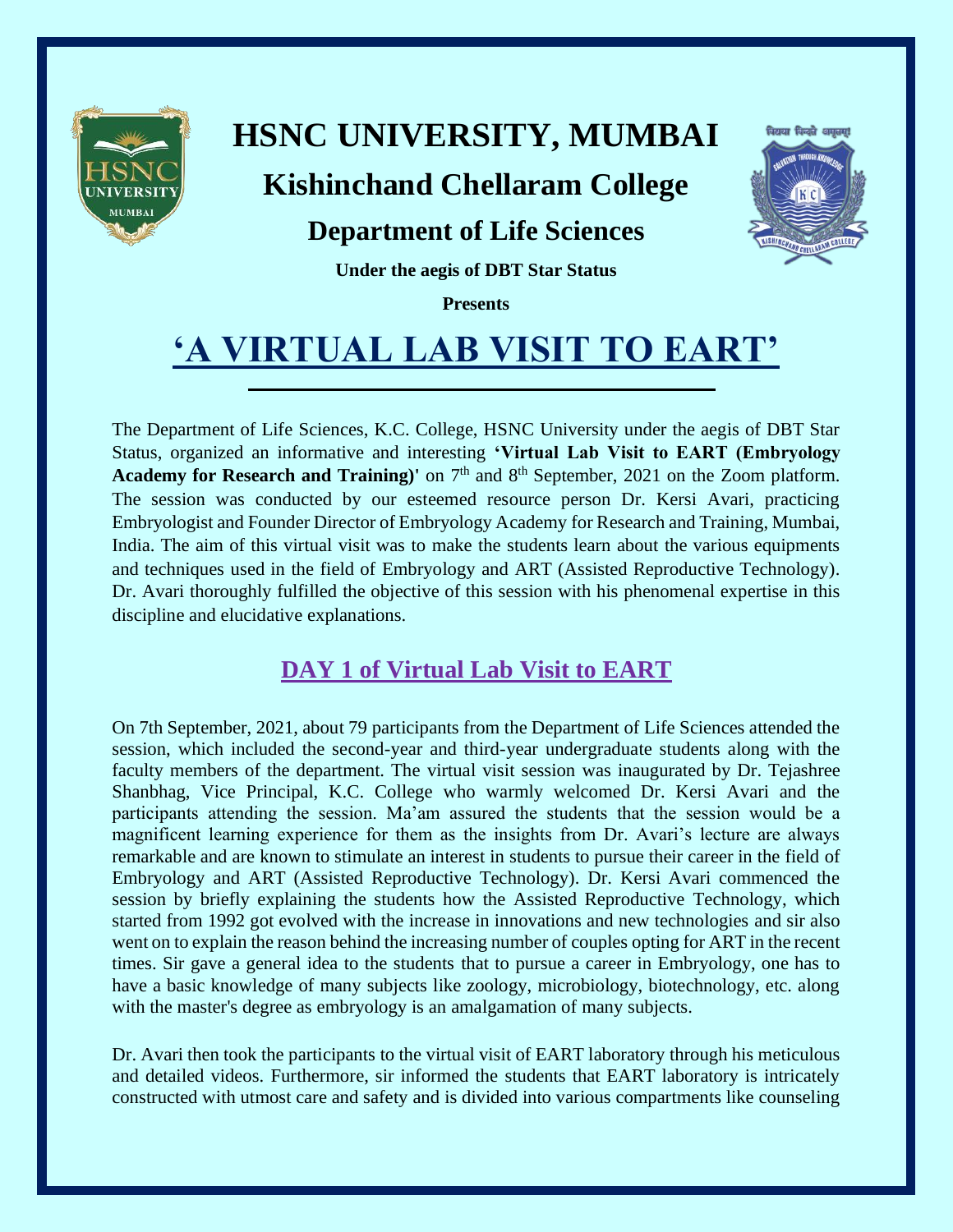room, utility room, recovery room, etc. to provide the Embryologists with ease in working and to avoid any kind of toxicity, water seepage and leakage, etc. Talking about utility and air handling, Dr. Avari explained the importance of maintaining a proper positive pressure and  $CO<sub>2</sub>$  saturation level in a laboratory through air exchange. Sir then briefly introduced the students to the Andrology compartment and explained the significance of various equipments used in this section. Sir elaborated the working of laminar air flow and discussed how HEPA filters present in them work with high efficiency to create a sterile and particulate free environment. Sir provided the detailed information of inverted microscope for judging the morphology and functionality of male gametes and sir also advised the students to be careful while cleaning it's lenses with proper chemicals. Furthermore, sir briefly explained the working and importance of centrifuge where the sperm cells gets differentiated from the rest of the fluid. Lastly, sir explained the various aspects of In Vitro Fertilization (IVF) in a very concise and elucidative manner. The lecture was followed by a question and answer session where sir patiently answered all the questions in detail and cleared all the doubts of the participants. Dr. Sagarika Damle, Head of Department of Life Sciences, K.C. College gave the concluding remarks and expressed her gratitude to Dr. Avari for enlightening the students with his extensive expertise. The webinar was concluded with a heartfelt vote of thanks by a student volunteer.

#### **DAY 2 of Virtual Lab Visit to EART**

On 8<sup>th</sup> September, 2021, about 63 participants from the Department of Life Sciences attended the second day of virtual visit to EART, which included the second-year and third-year undergraduate students along with the faculty members of the department. Dr. Kersi Avari commenced the second session by briefly explaining the students the process of embryo transfer and it's various requirements such as IUI (Intra Uterine Insemination) sperm catheter. Sir elaborated the different types of catheters and the process of embryo catheter loading technique. Moving on to Cryopreservation sir explained that its main aim is fertility preservation and mentioned that earlier cryopreservation was done primarily prior to chemotherapy. However with time the application of cryobiology has increased due to new innovations and techniques. Sir also stated that the ultimate aim of cryobiology is the retention of the structural and functional integrity of the frozen gametes thereby preserving fertility but discussed that there is possibility of disturbing the sensitive chromatin network during cryobiology. Dr. Avari then provided detailed information about cryobiology which involves appropriate recruitment, processing, storage, thawing, subsequent delivery of gametes, etc. Furthermore, sir informed the students that the gametes are frozen with cryoprotectants to prevent the cytostructure of gametes from shattering. In the process of explaining cryopreservation of gametes, Dr. Avari also explained the significance of liquid nitrogen and Cryocan that is employed in cryopreservation of gametes and possesses a vacuum insulation.

Dr. Avari then introduced the students to Ovum Pickup Simulator that simulates one of the most important process of OCC pickup in ART where the oocytes are retrieved from follicle rich ovaries. Sir then introduced the participants to 'Box Incubator' where the complete process of ART takes place and also explained the importance of backup  $CO<sub>2</sub>$  cylinder near the incubator and informed the students that it is very necessary for an Embryologist to have a sound knowledge of setting up the backup  $CO_2$  cylinder during emergency and how the leakage of  $CO_2$  plays an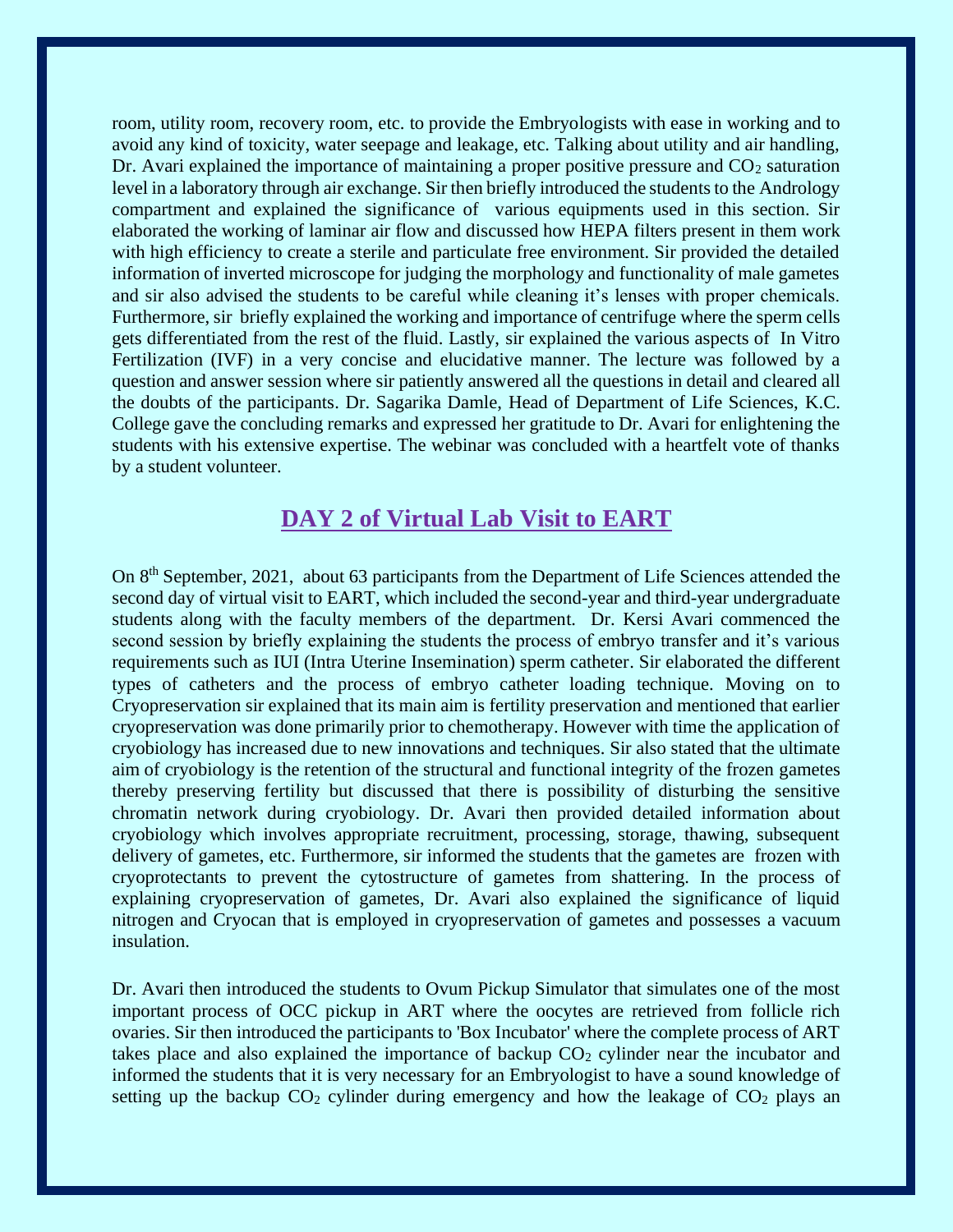important role in decreasing the shelf life of cylinders. Sir also mentioned that as incubator is an exothermic equipment, it works best in cooler environment. Dr. Avari then introduced the students to Intra Cytoplasmic Sperm Injection (ICSI) machine where a single sperm is injected into a particular egg to assist fertilization through micro-manipulation. Lastly, sir introduced the students to various components of ICSI machine like inverted microscope, pneumatic and hydraulic microinjectors that hold oocyte and inject sperm into the oocyte respectively. This was followed by a live demonstration of ICSI. Subsequently, the question and answer session was carried out where sir again patiently answered all the questions in detail and cleared all the doubts of the participants. Dr. Suvarna Sharma, Assistant Professor, Department of Life Sciences, K.C. College gave the concluding remarks and expressed her gratitude to Dr. Avari for enlightening the students with his noteworthy knowledge.

#### **Feedback:-**

**The extensive knowledge and experience of the illustrious resource person not only stimulated student's interest in the sphere of Embryology but also helped them understand the important aspects of EART laboratory. The speaker with his remarkable knowledge very concisely explained all the equipments present in the EART laboratory in an extremely elucidative manner. All the participants felt that communication with speaker was at ease and he patiently responded all the questions and clarified the doubts of the students. The virtual visit as a whole was splendid as the speaker was an excellent orienteer and had keen knowledge of his work. The session was well organized and the information was effectively delivered and also the time allotted was sufficient. Many participants conveyed their gratitude along with the hope and wished to attend more such empirical and elaborate session on this subject. Altogether, the virtual lab visit to EART was a delightful investment of time and it was a great success.**



**Dr. Avari providing an interesting Virtual Lab Visit to EART**